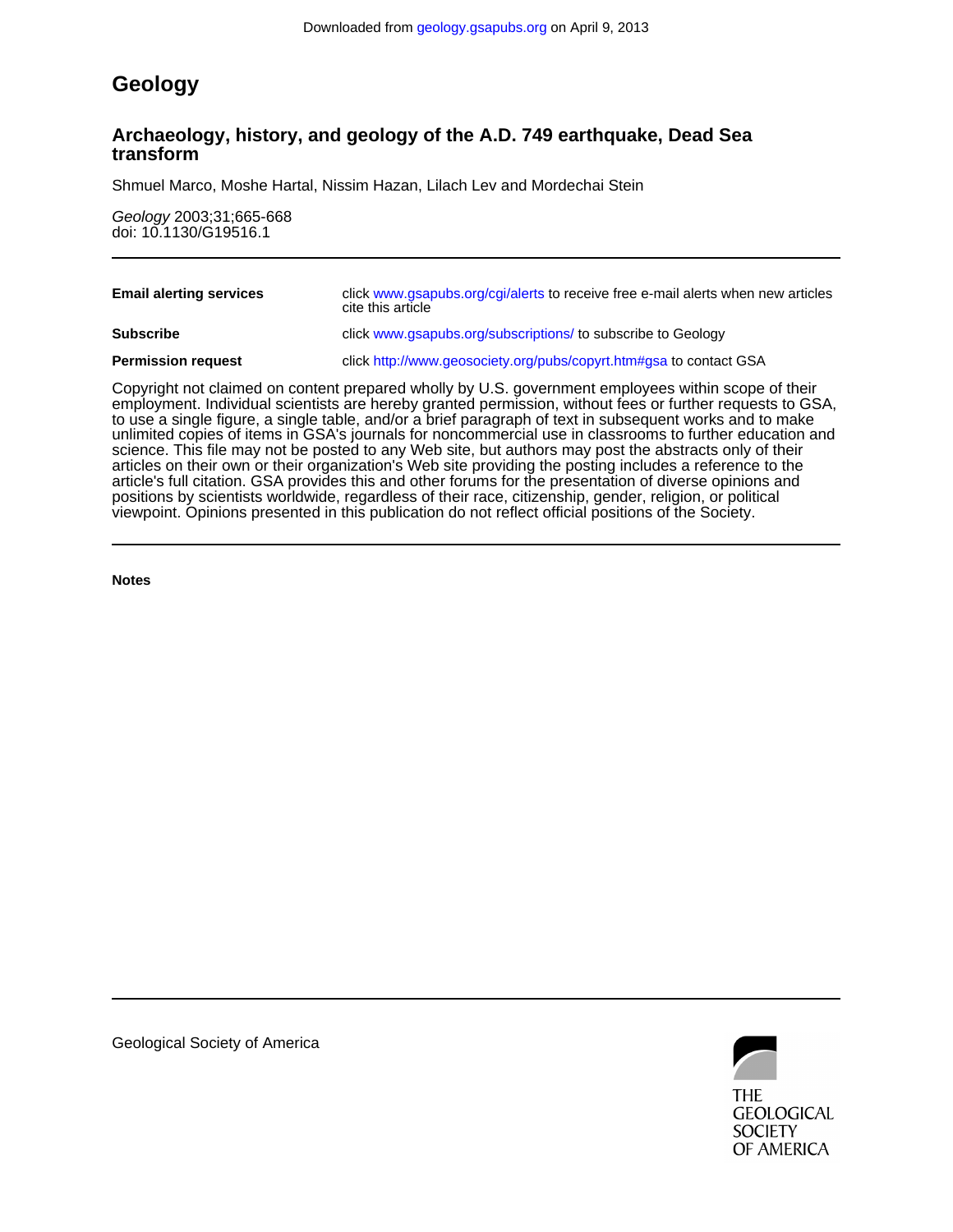# Archaeology, history, and geology of the A.D. 749 earthquake, Dead Sea transform Downloaded from [geology.gsapubs.org](http://geology.gsapubs.org/) on April 9, 2013

Shmuel Marco\* Department of Geophysics and Planetary Sciences, Tel Aviv University, Tel Aviv 69978, Israel Moshe Hartal\* Israel Antiquities Authority, POB 586, Jerusalem, Israel Nissim Hazan\* Institute of Earth Sciences, Hebrew University, Jerusalem, Israel Lilach Lev\* Department of Geophysics and Planetary Sciences, Tel Aviv University, Tel Aviv 69978, Israel Mordechai Stein\* Institute of Earth Sciences, Hebrew University, Jerusalem, Israel, and Geological Survey of Israel, 30 Malkehe Israel Street, Jerusalem, Israel

### **ABSTRACT**

**Historical records of earthquakes can contribute significantly to understanding active faulting and seismic hazards. However, pre–twentieth century historians were unaware of the association of earthquakes and fault ruptures. Consequently, historical texts usually report the time and damage caused by earthquakes, but not the associated faults. Conversely, observed fault ruptures are often difficult to date. In order to overcome these difficulties, we have analyzed archaeological and sedimentological observations in recent excavations in the ancient city of Tiberias and have combined them with interpretation of historical accounts. Tiberias was founded in A.D. 19 by King Herod on the western shore of the Sea of Galilee (Kinneret). Herod's stadium, exposed in these excavations for the first time, was damaged by boulder-bearing flash floods and by an earthquake. Later buildings, dated as late as the early eighth century, are all covered by alluvium and lake deposits. They are also damaged and offset by normal faults, whereas buildings from the late eighth century are intact. We therefore attribute the damage to the earthquake of 18 January 749. The paleoseismic observations are in good agreement with the distribution of damage on the basis of historical records. Both data sets indicate a 100 km-long rupture segment between the Kinneret and the Dead Sea pull-apart basins, demonstrating that it is capable of generating M** . **7 earthquakes.**

**Keywords:** earthquakes, Dead Sea fault, paleoseismology, archaeoseismology.

#### **INTRODUCTION**

The earthquake occurrence on active faults can be better constrained where historical records are available. Prior to the deployment of modern seismographs in the twentieth century, dates, damage, and people's reactions to strong earthquakes were described by contemporaries. However, historians were unaware of, and therefore did not refer to, the association of earthquakes with faults. Conversely, geologic studies of past fault ruptures, commonly associated with  $M > 6$ earthquakes, are often hindered by difficulties in dating the rupture events. We demonstrate how historical and geologic data can be correlated. The wealth of archaeological sites along the Dead Sea transform and the area's abundant historical accounts provide opportunities to combine the disciplines. We employ archaeological methods for dating faults and analyze historical accounts to delineate the geographical distribution of damage caused by the particular earthquake.

Similar coincidence of long history, literate inhabitants, and active faulting occur in other earthquake-prone regions such as China, Turkey, Greece, and Italy. Archaeoseismic research methodology (e.g., Noller, 2001), in particular deliberate surveying and documentation of archae-

ological structures along active faults, can significantly improve the quality of paleoseismic data in these regions.

#### **GEOLOGIC SETTING**

The Dead Sea transform is a left-lateral fault between the Arabia and the Sinai tectonic plates that transfers the opening at the Red Sea to the Taurus-Zagros collision zone (Fig. 1). The paradigm of leftlateral shear along the Dead Sea transform since the middle Miocene explains the systematic 105 km offset of numerous pre-Miocene geologic features (Freund et al., 1968; Quennell, 1956). It is also consistent with paleoseismic and archaeoseismic observations (Ellenblum et al., 1998; Gomez et al., 2001; Klinger et al., 2000; Marco et al., 2000; Meghraoui et al., 2003; Niemi et al., 2001) and with earthquake focalplane solutions (Baer et al., 1999; Pinar and Turkelli, 1997; Salamon et al., 1996). The Sea of Galilee (Kinneret) is a subsiding basin along the Dead Sea transform. Paleoseismic and archaeoseismic studies north of the Kinneret show that the last two rupture events in the Jordan Gorge segment north of the Kinneret were the 1202 and 1759 earthquakes (Ellenblum et al., 1998; Marco et al., 2000). High-resolution seismic reflection profiles south of the lake reveal offset shallow reflectors (Zurieli et al., 2002), but to date there are no paleoseismic data from the region.

#### **GALEI KINNERET SITE**

The seismic history of the past two millennia is revealed in the sedimentary and archaeological sections excavated at the Galei Kinneret site in the city of Tiberias (Figs. 1 and 2). The site is  $\sim$  50 m from the lakeshore, between 208 and 212 m below sea level (mbsl). The site was affected by lake-level changes, which fluctuated in the twentieth century between 209 and 213 mbsl, but lately dropped to below 214 mbsl. The June 2002 excavations revealed Roman, Byzantine, and Early Arabic remains (Table 1), as well as sediments that were deposited during past high lake levels. Tiberias was established in A.D. 19 by King Herod Antipas, who named it in honor of the Roman Caesar Tiberius. On the basis of indicative architecture, coins, and ceramics, the earliest structure in Galei Kinneret is a sector of an oval stadium, unearthed for the first time in the modern era. The stadium was described by the contemporary historian Josephus Flavius (Flavius, 1982). Byzantine and Early Arabic structures overlie the Roman structures.

Alluvial pebbles and fine-grained lake sediments, indicating a rise of water level, buried the Roman, Byzantine, and Ummayad buildings. The competent architects and builders of the Roman stadium were certainly aware of the seasonal fluctuations in the lake level. They built on the shore, confident that the structures were safe. For several centuries, their planning proved correct. Buildings were also built at the same level during the Byzantine period and the first decades of the Early Arabic period. The rise of the lake was therefore unexpected. More than 12 Roman and Byzantine jetties and small piers are known from around the lake at  $212 \pm 1$  mbsl (Mendel-Nun, 1987). The rising lake and the high-energy, boulder-bearing sediment flux explain their

<sup>\*</sup>Marco—shmulik@terra.tau.ac.il; Hartal—hartal@zahav.net.il; Hazan hazana@cc.huji.ac.il; Lev—levlilac@post.tau.ac.il; Stein—motis@vms.huji.ac. il.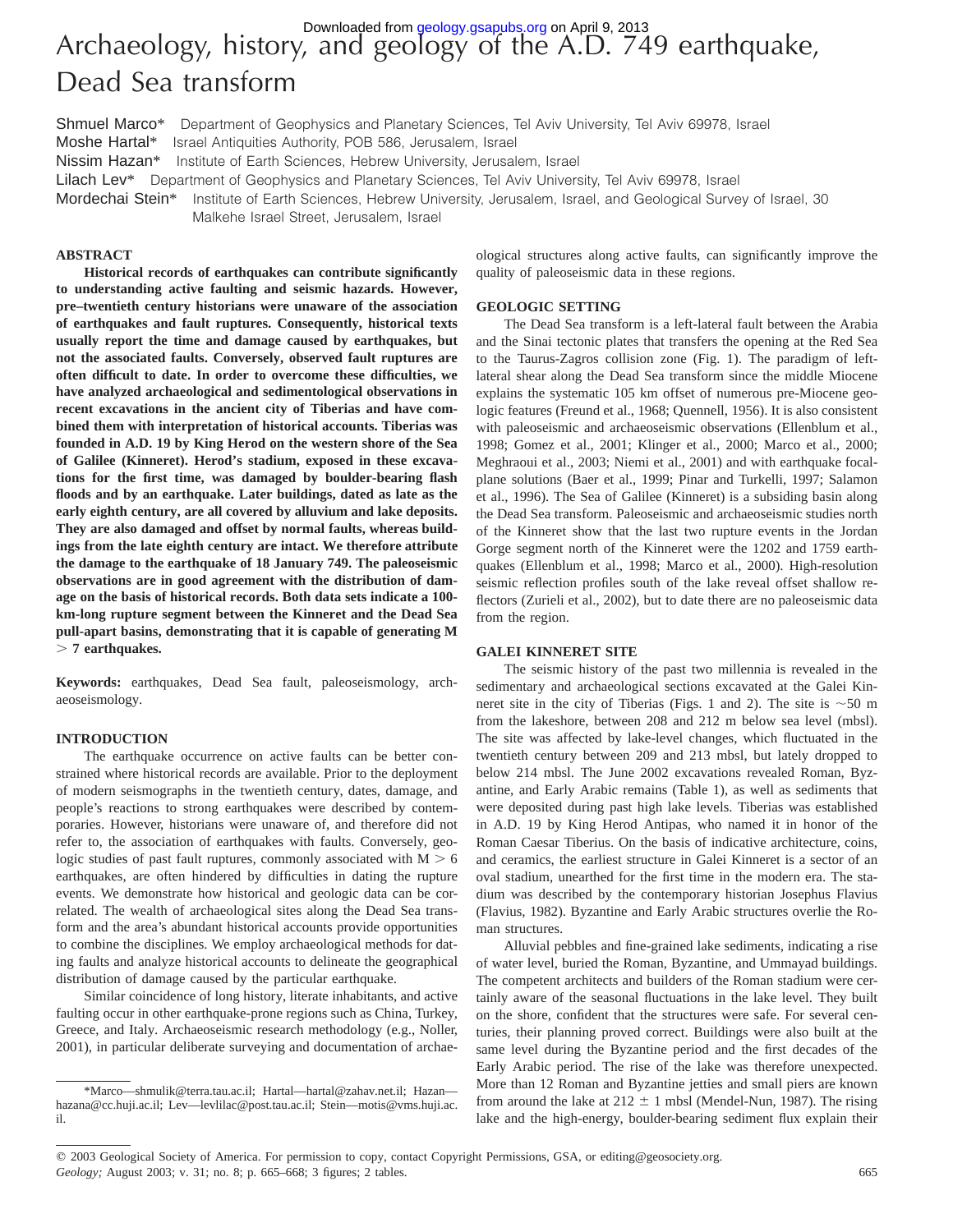

**Figure 1. A: Tectonic plates in Middle East. Dead Sea transform fault (DST) transfers opening at Red Sea to Arabia-Eurasia collision. Box marked B. is shown in greater detail in B. B: Section of Dead Sea transform between Kinneret (Sea of Galilee) and Dead Sea basins. Shaded relief is from Hall (1994). C: Kinneret basin and faults around it. Solid lines are main left-lateral Dead Sea transform faults. Secondary faults (thin lines) show mostly normal slip (after Bartov, 1979). Kinneret is bounded on east by folded Miocene alluvial and lacustrine sedimentary rocks that are unconformably overlain by Pliocene–Pleistocene flood basalts. Normal faults bound Kinneret on west, and major normal fault is interpreted from geophysical surveys under water on east (Ben-Avraham et al., 1990).**

abandonment in the eighth century and their subsequent deterioration. We interpret that the missing port of Tiberias is also buried under the same pile of sediments that buried Galei Kinneret.

The sediments and the buildings also exhibit earthquake-related damage. Two extension fractures striking 320° and 305° cross the Roman stadium (Fig. 2). The fractures are as wide as 10 cm and extend upward into Byzantine and Early Arabic walls that overlie the stadium. None of the fractures are limited to the stadium, indicating no deformation between the Roman period and the construction of the Ummayad walls.

A few normal synsedimentary faults offset the lower part of the sedimentary sequence. Unfaulted layers as well as buildings of the Abassid period overlie these faults (Fig. 2). Fault planes typically dip  $60^{\circ}-70^{\circ}$ . Flat pebbles and pieces of pottery are aligned with the fault planes, showing typical imbrication. In one locality, layers at the footwall near the fault are warped downward. Two major planes stand out; the western one strikes  $354^\circ$  with  $35-50$  cm offsets, and the eastern one strikes  $320^{\circ}$  with  $90-100$  cm vertical offsets. The downthrown side is always on the west. Smaller north-striking faults with  $\sim$ 10 cm off-



**Figure 2. Galei Kinneret site map. A: Open fractures in Herod's stadium and overlying Byzantine walls. B: Ummayad room that overlies fault (red lines) is tilted 23**8 **westward. Its right side is on footwall, and its left side is on hanging wall. Arrow shows tear in wall. C: Looking southward at section in alluvium and lake sediments, which buried Byzantine wall (right) and were later offset 40 cm by normal fault (red). White arrows point at offset layer; white bars are at bottom of unfaulted layers. Foundation (pink) of Early Arabic (Abassid) wall is built into postfault layers. This stratigraphy constrains fault to eighth century. The only strong earthquake in this area occurred on 18 January 749.**

sets are also recognized, but the downthrown side is east. The ashlars from the upper part of the walls have fallen mostly westward. No liquefaction is observed in the sediments, probably owing to the large size of the clasts.

This kind of faulting cannot be the dominant long-term pattern of activity because the structure of the Kinneret basin requires a downthrown block on the east. The observed faults reflect northeast-southwest extension, normal to the 450–500-m-high fault scarps west and south of Tiberias and smaller scarps at the lake bottom (Ben-Avraham et al., 1990). The faults postdate the Ummayad buildings and predate the later undisturbed sediments and Abassid buildings.

The only strong earthquake in this period occurred on 18 January

TABLE 1. HISTORICAL PERIODS IN ISRAEL

| Period                    | Years            |
|---------------------------|------------------|
| Early Roman               | 37 B.C.-A.D. 132 |
| Herod and his sons' reign | 37 B.C.-A.D. 70  |
| Late Roman                | A.D. 132-324     |
| <b>Byzantine</b>          | A.D. 324-638     |
| Early Arabic-Ummayad      | A.D. 638-750     |
| Early Arabic-Abassid      | A.D. 750-1099    |
| Arabic and Crusader       | A.D. 1099-1291   |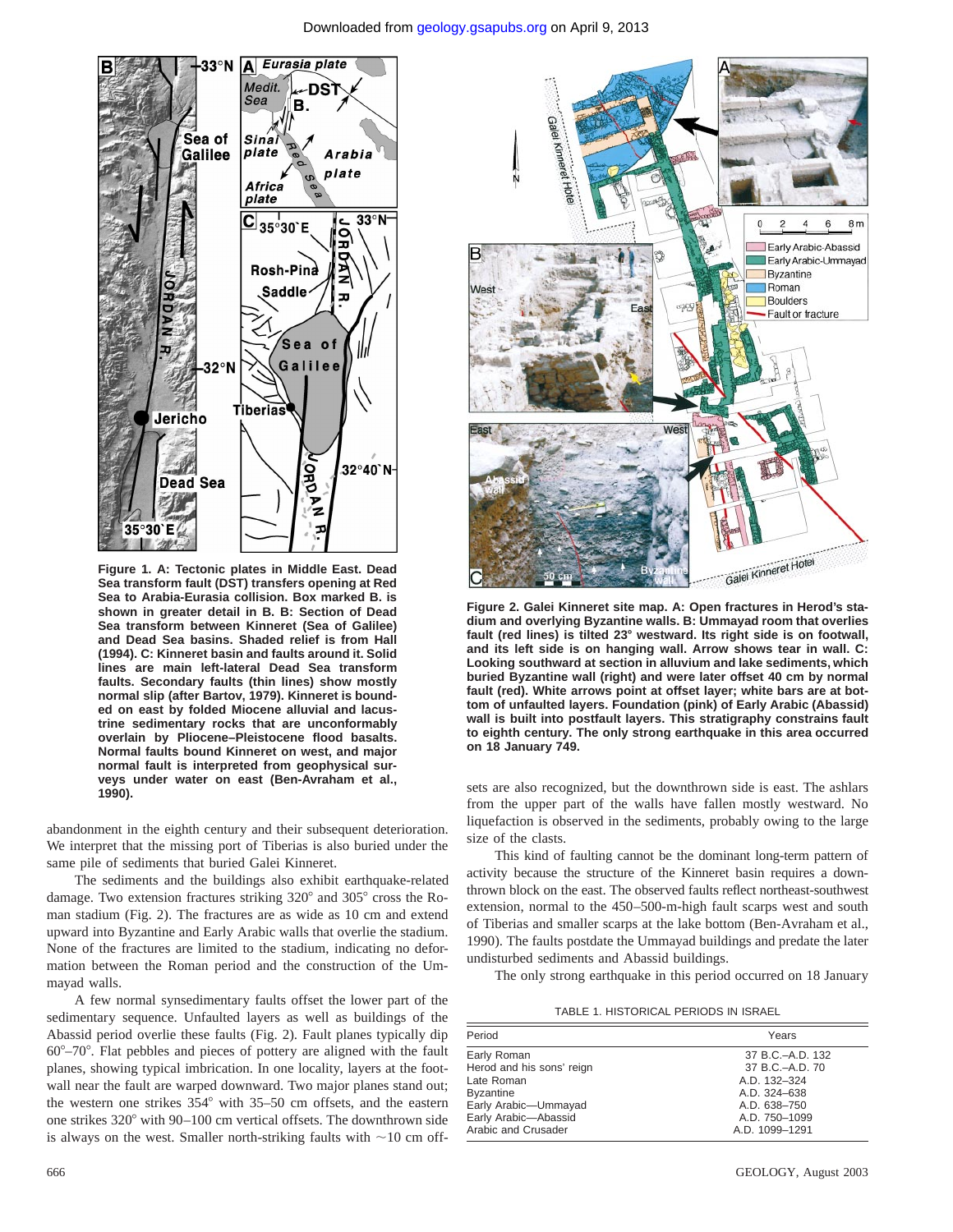#### Downloaded from [geology.gsapubs.org](http://geology.gsapubs.org/) on April 9, 2013

TABLE 2. SUMMARY OF REPORTED DAMAGE ASSOCIATED WITH 749 EARTHQUAKE

| Amman, Jordan                   |                                                                                                                                                                                                                                                                      |          |
|---------------------------------|----------------------------------------------------------------------------------------------------------------------------------------------------------------------------------------------------------------------------------------------------------------------|----------|
|                                 | A: Disastrous, severe loss of life.                                                                                                                                                                                                                                  | X        |
| Amra, Jordan                    | E: Minor damage.                                                                                                                                                                                                                                                     |          |
| Arbel                           | A: Synagogue destroyed.                                                                                                                                                                                                                                              | VII      |
| Ba'albek, Lebanon               | G: The city was completely swallowed.                                                                                                                                                                                                                                | X        |
| Beit Qubayeh                    | G: The fortress (location unknown) collapsed; >80 people suffocated inside.                                                                                                                                                                                          | VII      |
| Bet Shean                       | A: Disastrous, severe loss of life.                                                                                                                                                                                                                                  | X        |
| Bosrah, Syria                   | G: The city was completely swallowed.                                                                                                                                                                                                                                | $\vee$   |
| Capernaum                       | A: Disastrous, severe loss of life.                                                                                                                                                                                                                                  | X        |
| Constantinople                  | G: Statues fell.                                                                                                                                                                                                                                                     |          |
| Damascus, Syria                 | G: The city shook for days.                                                                                                                                                                                                                                          | VI       |
| Damietta, Egypt                 | A: Some damage.                                                                                                                                                                                                                                                      | $\vee$   |
| Dar'at, Syria                   | G: The city was completely swallowed.                                                                                                                                                                                                                                | X        |
| Dareya (Darayya)                | G: Many were killed.                                                                                                                                                                                                                                                 | VI       |
| Fustat, Egypt                   | A: Strongly felt, caused some fear but no damage.                                                                                                                                                                                                                    | IV       |
| Gautah (al-Ghouta,<br>Damascus) | G: Many were killed.                                                                                                                                                                                                                                                 | VI       |
| <b>Hammat Gader</b>             | A: Thermal baths were destroyed.                                                                                                                                                                                                                                     | VII      |
| Iraq el Amir, Jordan            | E: This earthquake added some damage to previous one.                                                                                                                                                                                                                | $\vee$   |
| Jerash, Jordan                  | E: Most of the city was destroyed, including one Ummayad mosque.                                                                                                                                                                                                     | X        |
| Jericho                         | A: Kh. el Mefjer (Hisham's palace) was destroyed. G: Spring of water moved 6 miles out of its place.                                                                                                                                                                 | VII      |
| Jerusalem                       | G: Worst damage, city destroyed, thousands killed, churches destroyed, the sons of Shaddad ibn Aws were killed, many ran<br>away for shelter in the desert for 40 days. A: Severe damage to El-Aqsa mosque; Ummayad buildings south of the temple<br>were destroyed. | X        |
| Kasrin                          | A: Disastrous, severe loss of life.                                                                                                                                                                                                                                  | $\times$ |
| Kursi                           | A: Church destroyed.                                                                                                                                                                                                                                                 | VII      |
| Lod                             | A: Severe damage.                                                                                                                                                                                                                                                    |          |
| Syria)                          | Mabbug (Manbij, northeast G: The church of Jacobites had collapsed with all the people in it.                                                                                                                                                                        | VII      |
| Mediterranean coast             | A: Tsunami.                                                                                                                                                                                                                                                          |          |
| Mesopotamia                     | G: The groud split open over a distance of 2 miles.                                                                                                                                                                                                                  |          |
| Mount Berenike (Tiberias)       | A: Church was destroyed.                                                                                                                                                                                                                                             | VII      |
| Mount Nebo. Jordan              | A: Disastrous, severe loss of life, basilica destroyed.                                                                                                                                                                                                              | X        |
| Nawa, Syria                     | G: The city was completely swallowed.                                                                                                                                                                                                                                | X        |
| Pella, Jordan                   | A: Disastrous, severe loss of life.                                                                                                                                                                                                                                  | X        |
| Sussita                         | A: Disastrous, severe loss of life.                                                                                                                                                                                                                                  | X        |
| Syria                           | G: Some cities were completely destroyed, others partly, and some moved 6 miles and more from the mountains toward the<br>plains.                                                                                                                                    |          |
| Dead Sea                        | A: Seiche.                                                                                                                                                                                                                                                           |          |
| Tiberias                        | G, R, A: Widespread destruction; 30 synagogues were destroyed.                                                                                                                                                                                                       | X        |
| Um el Jamal                     | A: Disastrous, severe loss of life; R: some damage.                                                                                                                                                                                                                  | X        |
| Village near Mount Tabor        | G, R: The village moved 4 miles, but no damaged occurred.                                                                                                                                                                                                            | VI       |
| Villages along the coast        | G: An extraordinary storm in the sea; the sea flowed over most of the cities and villages along the coast.                                                                                                                                                           |          |

749 (Amiran et al., 1994). We adopt the date of Tsafrir and Foerster (1989), who resolved the confusion caused by reports of an A.D. 748 and/or 747 earthquake.

A historical excerpt illustrates some characteristics of the damage (see Guidoboni, 1994; Russell, 1985, p. 48):

"And that night there came great wrath from God, for there was a great earthquake in the land, and many houses were ruined in all the cities; and none was saved from them, not a single soul; and likewise on the sea many ships were sunk on that night. This happened all over the East, from the city of Gaza to the furthest extremity of Persia. And they counted the cities that were wrecked that night, and they were six hundred cities and villages, with a vast destruction of men and beasts. But the land of Egypt was uninjured, except only Damietta. And at Misr there was only great fear, without any death or ruin of houses; for though the beams in the doorways and walls were moved out of their places, they went back again to their places after two hours.''

On the basis of our interpretation of the historical accounts (Table 2), we define a zone of maximum damage (MMS intensity X). The zone shows that the source fault was in the Jordan Valley. The felt zone extended to Mabbug (modern Manbij in northern Syria), Mesopotamia, and Fustat in southern Egypt (Fig. 3).

The geographical distribution and degree of damage are typical of an earthquake of magnitude 7–7.5. Hence the size of the rupture must have been larger than the northwest-striking fault at the southwest margin of the Kinneret. Rather, its major part was farther south, along the Jordan Valley, where movement is primarily sinistral. The 749 rupture was also observed in paleoseismic trenches near Jericho, 110 km

south of Tiberias (Reches and Hoexter, 1981). Seismic reflection surveys and earthquake focal mechanisms were interpreted to show a broad shear zone near Jericho (Shamir et al., 2003). Based on the geometry of the faults, we suggest that the rupture stopped at the Kinneret and Dead Sea pull-apart basins. The fault length is also compatible with a  $7 < Ms < 7.5$  earthquake (Ambraseys and Jackson, 1998). Rupture terminations at pull-apart basins were observed in the twentieth century earthquakes of the North Anatolian fault (Barka and Kadinsky-Cade, 1988). We suggest that the observed fault at Galei Kinneret illustrates the transformation of sinistral slip to normal slip on the north-striking fault south of the Kinneret. This type of strain is also consistent with models of strain distribution around tips of faults (Freund, 1974; Ron et al., 1984; Segall and Pollard, 1980).

#### **CONCLUSIONS**

The archaeological stratigraphy at Galei Kinneret tightly constrains the documented damage between the end of the seventh century and the beginning of the eighth century. The single deformation event since the foundation of Tiberias in A.D. 19 is attributed to the 18 January 749 earthquake. Our interpretation of historical accounts shows that the zone of maximum damage centers about the Dead Sea transform section between the Dead Sea and the Kinneret. This interpreted location is consistent with the documentation of faulting near Jericho (Reches and Hoexter, 1981), indicating that the entire 100-km-long Jordan Valley segment ruptured.

The northwest-striking normal faults in this area are too short to accommodate the large ruptures that must have occurred according to